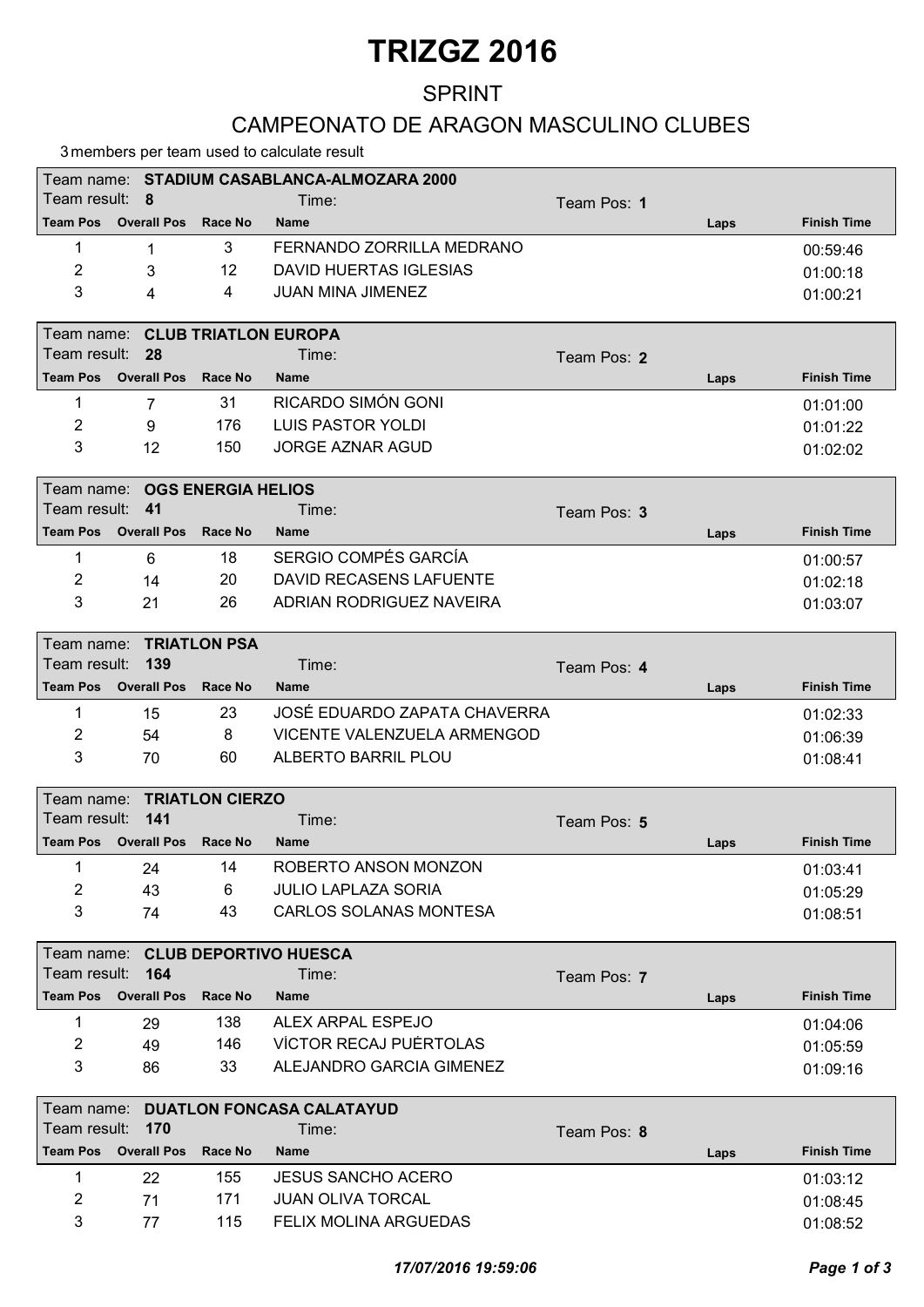# TRIZGZ 2016

### SPRINT

#### CAMPEONATO DE ARAGON MASCULINO CLUBES

3 members per team used to calculate result

| Team name: C.A.JACA TRIATLON-REST. BIARRITZ |                    |         |                          |              |      |                    |  |  |
|---------------------------------------------|--------------------|---------|--------------------------|--------------|------|--------------------|--|--|
| Team result: 207                            |                    |         | Time:                    | Team Pos: 10 |      |                    |  |  |
| <b>Team Pos</b>                             | <b>Overall Pos</b> | Race No | <b>Name</b>              |              | Laps | <b>Finish Time</b> |  |  |
|                                             | 51                 | 52      | RUBEN TORRONTERAS CALVO  |              |      | 01:06:09           |  |  |
| 2                                           | 53                 | 166     | ALEJANDRO ANSO SUPERVIA  |              |      | 01:06:37           |  |  |
| 3                                           | 103                | 37      | FERNANDO DE MARCOS CALVO |              |      | 01:10:16           |  |  |
|                                             |                    |         |                          |              |      |                    |  |  |

|                  | Team name:  OCTAVUS TRIATLON |         |                      |                     |      |                    |  |  |  |
|------------------|------------------------------|---------|----------------------|---------------------|------|--------------------|--|--|--|
| Team result: 220 |                              |         | Time:                | Team Pos: <b>11</b> |      |                    |  |  |  |
| <b>Team Pos</b>  | <b>Overall Pos</b>           | Race No | <b>Name</b>          |                     | Laps | <b>Finish Time</b> |  |  |  |
|                  | 46                           | 48      | IGNACIO LOPEZ USAN   |                     |      | 01:05:36           |  |  |  |
| 2                | 67                           | 83      | ADRIAN GRACIA TORRES |                     |      | 01:08:15           |  |  |  |
| 3                | 107                          | 49      | JAVIER MANSO GASCON  |                     |      | 01:10:34           |  |  |  |

|                           | Team name: CLUB TRANSIZION |         |                         |              |      |                    |  |  |  |  |
|---------------------------|----------------------------|---------|-------------------------|--------------|------|--------------------|--|--|--|--|
| l Team result: <b>228</b> |                            |         | Time:                   | Team Pos: 12 |      |                    |  |  |  |  |
| l Team Pos                | <b>Overall Pos</b>         | Race No | <b>Name</b>             |              | Laps | <b>Finish Time</b> |  |  |  |  |
|                           | 36                         | 121     | LIZER LORENTE ALPERTE   |              |      | 01:04:58           |  |  |  |  |
| 2                         | 50                         | 55      | FERNANDO FERNÁNDEZ AÑÓN |              |      | 01:06:02           |  |  |  |  |
| 3                         | 142                        | 54      | VICTOR VICENTE LOSCOS   |              |      | 01:13:26           |  |  |  |  |

|                  | Team name: AMIGOS DEL RUNNING |                |                              |              |      |                    |  |  |  |  |
|------------------|-------------------------------|----------------|------------------------------|--------------|------|--------------------|--|--|--|--|
| Team result: 267 |                               |                | Time:                        | Team Pos: 13 |      |                    |  |  |  |  |
|                  | Team Pos Overall Pos          | <b>Race No</b> | <b>Name</b>                  |              | Laps | <b>Finish Time</b> |  |  |  |  |
|                  | 44                            | 16             | JOSE LUIS SANAGUSTIN GIMENEZ |              |      | 01:05:31           |  |  |  |  |
| 2                | 111                           | 91             | SIXTO FRIAS                  |              |      | 01:11:00           |  |  |  |  |
| 3                | 112                           | 25             | JOSÉ LUIS DIEZ FERRER        |              |      | 01:11:04           |  |  |  |  |

|                  | Team name: E.M. EL OLIVAR |         |                      |              |      |                    |  |  |  |  |
|------------------|---------------------------|---------|----------------------|--------------|------|--------------------|--|--|--|--|
| Team result: 322 |                           |         | Time:                | Team Pos: 14 |      |                    |  |  |  |  |
| <b>Team Pos</b>  | <b>Overall Pos</b>        | Race No | <b>Name</b>          |              | Laps | <b>Finish Time</b> |  |  |  |  |
|                  |                           | 2.      | KIKO MARCO AGUILAR   |              |      | 01:02:42           |  |  |  |  |
| 2                | 133                       | 178     | JUAN CASADO MORENO   |              |      | 01:12:34           |  |  |  |  |
| 3                | 172                       |         | PEPE BARBANY MONTADA |              |      | 01:16:25           |  |  |  |  |

|                  | Team name: INDEPENDIENTE |         |                              |              |      |                    |  |  |  |  |
|------------------|--------------------------|---------|------------------------------|--------------|------|--------------------|--|--|--|--|
| Team result: 354 |                          |         | Time:                        | Team Pos: 15 |      |                    |  |  |  |  |
| <b>Team Pos</b>  | <b>Overall Pos</b>       | Race No | <b>Name</b>                  |              | Laps | <b>Finish Time</b> |  |  |  |  |
|                  | 58                       | 19      | EDUARDO ABADIA SOLANA        |              |      | 01:07:39           |  |  |  |  |
| 2                | 115                      | 45      | ROBERTO RECASENS FRISON      |              |      | 01:11:18           |  |  |  |  |
| 3                | 181                      | 187     | <b>CESAR RICCOBENE LIROZ</b> |              |      | 01:17:05           |  |  |  |  |

|                  | Team name: A340KALFAJARIN |         |                            |              |      |                    |  |  |  |  |
|------------------|---------------------------|---------|----------------------------|--------------|------|--------------------|--|--|--|--|
| Team result: 370 |                           |         | Time:                      | Team Pos: 16 |      |                    |  |  |  |  |
| <b>Team Pos</b>  | <b>Overall Pos</b>        | Race No | <b>Name</b>                |              | Laps | <b>Finish Time</b> |  |  |  |  |
|                  | 76                        | 66      | SAMUEL SOLANAS SANCHEZ     |              |      | 01:08:51           |  |  |  |  |
| 2                | 139                       | 175     | JESUS VICEN FALCON         |              |      | 01:13:21           |  |  |  |  |
| 3                | 155                       | 70      | FCO JAVIER LIZAMA MARTINEZ |              |      | 01:14:52           |  |  |  |  |